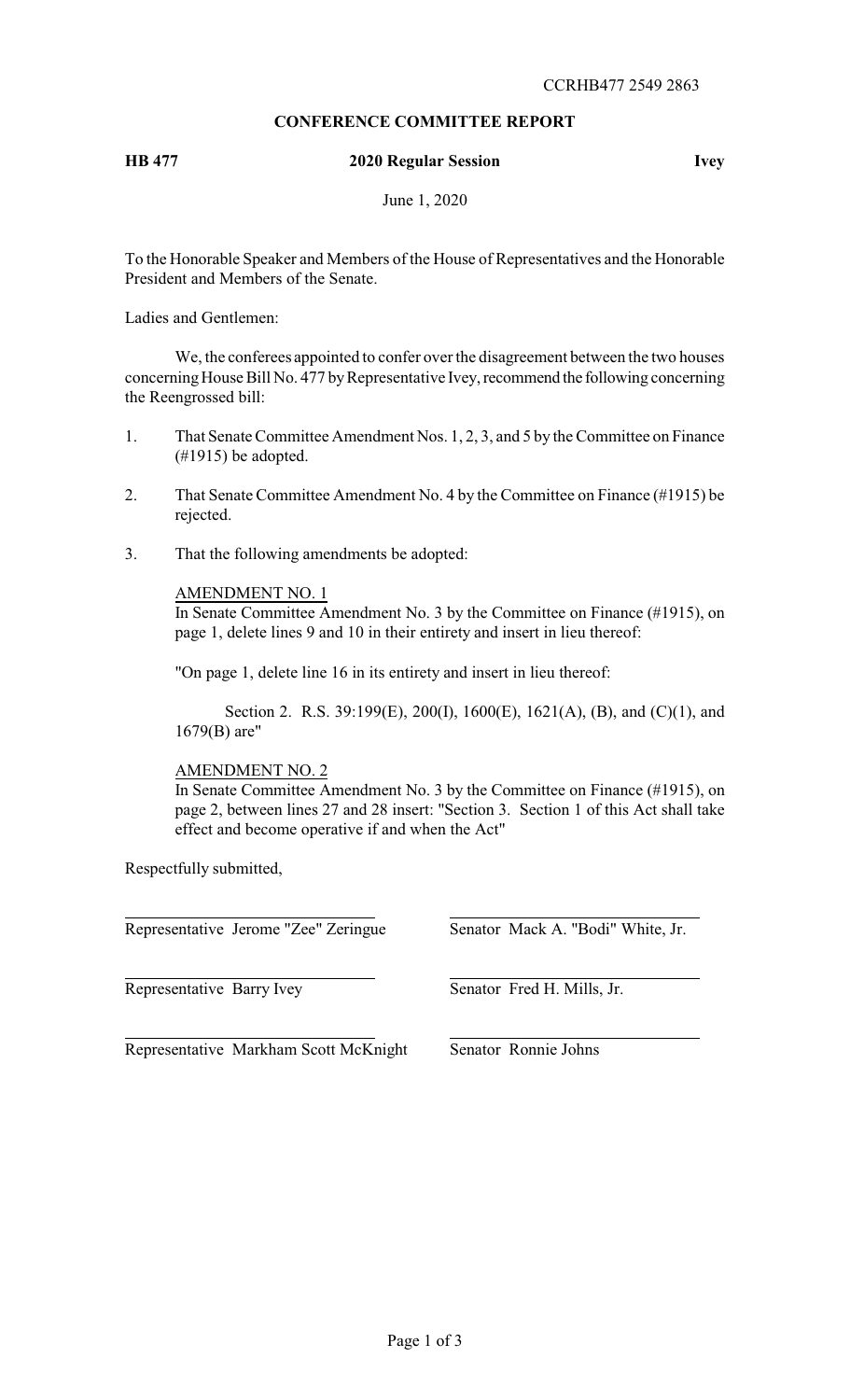### DIGEST

The digest printed below was prepared by House Legislative Services. It constitutes no part of the legislative instrument. The keyword, one-liner, abstract, and digest do not constitute part of the law or proof or indicia of legislative intent. [R.S. 1:13(B) and 24:177(E)]

# **CONFERENCE COMMITTEE REPORT DIGEST**

#### **HB 477 2020 Regular Session Ivey**

# **Keyword and oneliner of the instrument as it left the House**

PURCHASING/PROCUREMT CD: Provides relative to technology procurement

# **Report adopts Senate amendments to:**

- 1. Adds a new Section to the bill that increases thresholds for various technology and consulting contracts and penalties.
- 2. Make technical changes.
- 3. Bifurcate the effective date.

### **Report rejects Senate amendments which would have:**

1. Made a technical change to a section heading.

# **Report amends Senate amendments to:**

1. Make technical changes, including changing where amendments are placed in the bill.

### **Digest of the bill as proposed by the Conference Committee**

Present law (R.S. 39:196 et seq.) provides procedures and requirements for agencies in the executive branch of state government (other than agencies headed by a statewide elected official) to use for the purchase, lease, and rental of information technology equipment, related services, and software. Present law (R.S. 39:1551 et seq.) provides procedures and requirements for state procurement.

Proposed law retains present law and additionally provides that an agency shall not be required to follow the procedures provided in present law for procurement of software and the hardware used to support the software if the alternative procedures to be used by the agency are approved by the Jt. Legislative Committee on Technology and Cybersecurity and the specific procurement is approved by the Jt. Legislative Committee on the Budget.

Present law (R.S. 39:199) provides that public colleges or universities may procure information technology equipment, software and maintenance services without the advance approval of the office of state procurement when a single expenditure for such materials or services does not exceed \$100,000. Proposed law increases the threshold from \$100,000 to \$150,000.

Present law (R.S. 39:200) provides that all contracts for information technology procurement in excess of \$100,000 require the assistance of a procurement support team. Proposed law increases the threshold from \$100,000 to \$225,000.